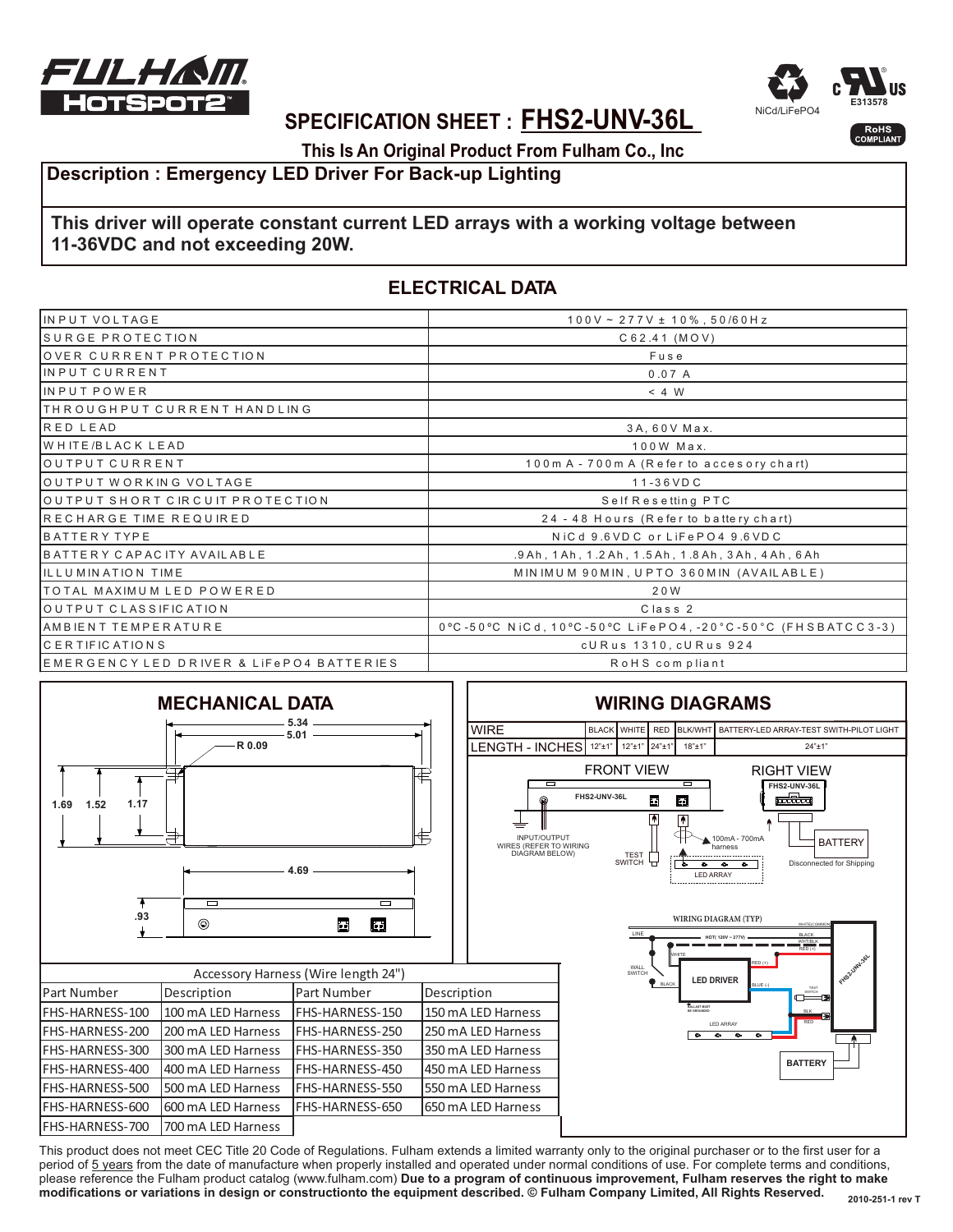



### **GENERAL INSTALLATION GUIDELINES FOR LED EMERGENCY DRIVER**

# **MODEL : FHS2-UNV-36L**

# **IMPORTANT SAFE PRACTICES**

**When using electrical equipment and this lighting device basic safety precaution should be followed at all times including but not limited to the following:**

### **PLEASE READ CAREFULLY AND FOLLOW ALL INSTRUCTIONS FOR YOUR OWN SAFETY**

·**IMPORTANT: Do not connect battery until fixture is installed.**

·**IMPORTANT: An un-switched AC power source of 100VAC to 277VAC is required.**

 $\cdot$ This device is designed for use in fixtures listed for **dry and damp locations**.

**·CAUTION:** Make sure all electrical connections conform to the National Electrical Code and all applicable local regulations.

**CAUTION**: Do not let power supply cords touch hot surfaces.

**CAUTION**: Do not mount near gas or electric heaters.

**·CAUTION:** Battery is rechargeable Ni-Cad or LiFePO4 type and must be recycled or disposed of properly. ·Do not use this emergency driver with accessory equipment other than recommended by manufacturer; failure to follow this may cause an unsafe condition. Servicing should only be performed by qualified service personnel.

·Do not use this emergency driver for other than intended use.

Equipment should be mounted in locations and at heights where it will not readily be subjected to tampering by unauthorized personnel.

**IMPORTANT:** Indicator (LED light) illuminated indicates battery in charge mode when AC power is applied. It is recommended and required by applicable code to test emergency ballast to ensure proper function of the system; push the test switch for thirty (30) seconds every 30 days to ensure the emergency driver is functioning as LED light source illuminated. Conduct a ninety minute (90) discharge test one time (1) per year; LED light source should be illuminated for a minimum of ninety minutes (90).

**ASSEMBLY and FIELD INSTALLATION WIRING: WARNING:** AC power must be off before proceeding with assembly or installation of emergency driver.

**TESTING SYSTEM:** The emergency battery requires a charge minimum of one (1) hour before testing the circuit. A full charge requires twenty four (24) or thirty six (36) or forty eight (48) hours, depending upon battery pack. Please refer to battery chart for charging time.

### **SAVE THESE INSTRUCTIONS**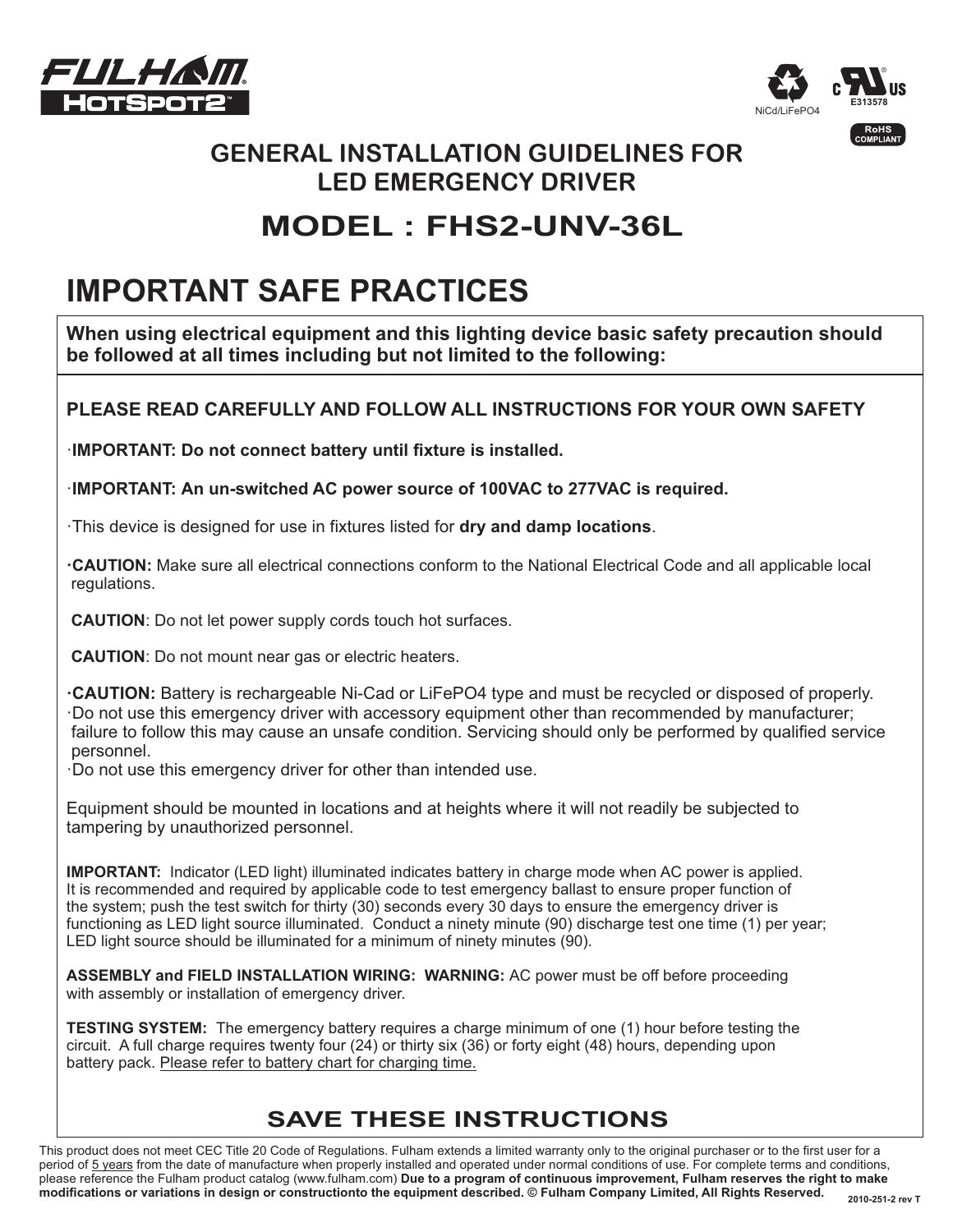



# **MODEL : FHS2-UNV-36L**

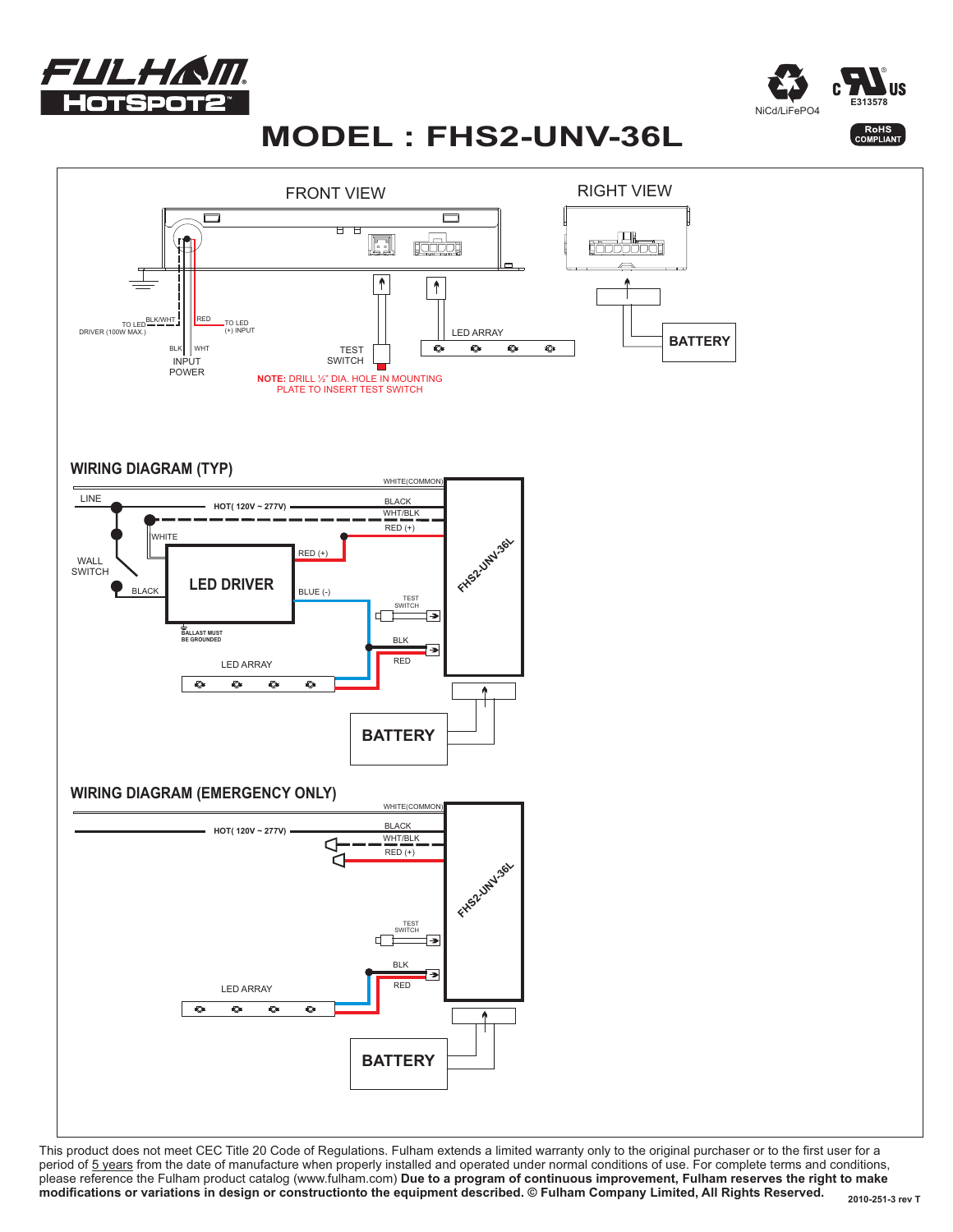



# **MODEL : FHS2-UNV-36L**

# **Battery Chart**

| <b>Fulham Model No.</b> | <b>Chemistry</b> | Compliant   |                      | Pack Capacity   Max Load for 90 min.   Battery Voltage |      | <b>Recharge Time</b> |
|-------------------------|------------------|-------------|----------------------|--------------------------------------------------------|------|----------------------|
| FHSBATT8-AA.9           | NiCd             |             | 900mAh               | 4W                                                     | 9.6V | 24Hrs                |
| FHSBATT8-C3             | NiCd             |             | 3000mAh              | <b>16W</b>                                             | 9.6V | 32Hrs                |
| FHSABATT8-D4            | NiCd             |             | 4000mAh              | 20W                                                    | 9.6V | 32Hrs                |
| FHSBATL3-1              | LiFePO4          |             | 1000mAh              | 4W                                                     | 9.6V | 24Hrs                |
| FHSBATL3-1.5            | LiFePO4          |             | 1500mAh              | 8W                                                     | 9.6V | 24Hrs                |
| FHSBATL3-3              | LiFePO4          |             | 3000mAh              | 16W                                                    | 9.6V | 32Hrs                |
| FHSBATL6-1.5            | LiFePO4          |             | 3000mAh              | 16W                                                    | 9.6V | 32Hrs                |
| FHSBATL6-3              | LiFePO4          | <b>RoHS</b> | 6000mAh              | 20W                                                    | 9.6V | 48Hrs                |
| FHSBATL6-.6             | LiFePO4          |             | 1200mAh              | 6W                                                     | 9.6V | 24Hs                 |
| FHSBATL9-.6             | LiFePO4          |             | 1800mAh              | 10W                                                    | 9.6V | 24Hrs                |
| FHSBATL6-1.5L*          | LiFePO4          |             | 3000mAh              | 16W                                                    | 9.6V | 32Hrs                |
| FHSBATL6-3L*            | LiFePO4          |             | 6000mAh              | 20W                                                    | 9.6V | 48Hrs                |
| FHSBATT8-C3L*           | <b>NiCd</b>      |             | 3000mAh              | <b>16W</b>                                             | 9.6V | 32Hrs                |
| FHSBATCC3-3             | LiFePO4          | <b>RoHS</b> | 3000mAh              | 10W                                                    | 9.6V | 32Hrs                |
| FHSBATL6-1.5S           | LiFePO4          | <b>RoHS</b> | 3000mAh              | 16W                                                    | 9.6V | 32Hrs                |
| FHSBATL3-1.5S           | LiFePO4          | RoHS        | 1500 <sub>m</sub> Ah | 8W                                                     | 9.6V | 24Hrs                |

**CAUTION:** Replace battery only with corresponding part number.

**\* Note:** These batteries do not include mounting means, separate mounting brackets are available.

| <b>Harness Extension</b>    |                            |                                      |  |  |
|-----------------------------|----------------------------|--------------------------------------|--|--|
| <b>Battery Model Number</b> | <b>Harness Part Number</b> | Description                          |  |  |
| FHSBATT8-AA.9               | FHS-EXT12L                 | <b>HotSpot 12" Battery Extension</b> |  |  |
| FHSBATT8-C3                 | FHS-EXT12M                 | <b>HotSpot 12" Battery Extension</b> |  |  |
| FHSBATT8-D4                 | FHS-EXT12H                 | <b>HotSpot 12" Battery Extension</b> |  |  |
| FHSBATL3-1                  | FHS-EXT12M                 | <b>HotSpot 12" Battery Extension</b> |  |  |
| FHSBATL3-1.5                | FHS-EXT12M                 | <b>HotSpot 12" Battery Extension</b> |  |  |
| FHSBATL3-3                  | FHS-EXT12M                 | <b>HotSpot 12" Battery Extension</b> |  |  |
| FHSBATL6-1.5                | FHS-EXT12M                 | <b>HotSpot 12" Battery Extension</b> |  |  |
| FHSBATL6-3                  | FHS-EXT12M                 | <b>HotSpot 12" Battery Extension</b> |  |  |
| FHSBATL6-.6                 | FHS-EXT12M                 | <b>HotSpot 12" Battery Extension</b> |  |  |
| FHSBATL9-.6                 | FHS-EXT12M                 | <b>HotSpot 12" Battery Extension</b> |  |  |
| FHSBATCC3-3                 | FHS-EXT12M                 | <b>HotSpot 12" Battery Extension</b> |  |  |
| FHSBATL6-1.5S               | FHS-EXT12M                 | HotSpot 12" Battery Extension        |  |  |
| FHSBATL3-1.5S               | FHS-EXT12M                 | HotSpot 12" Battery Extension        |  |  |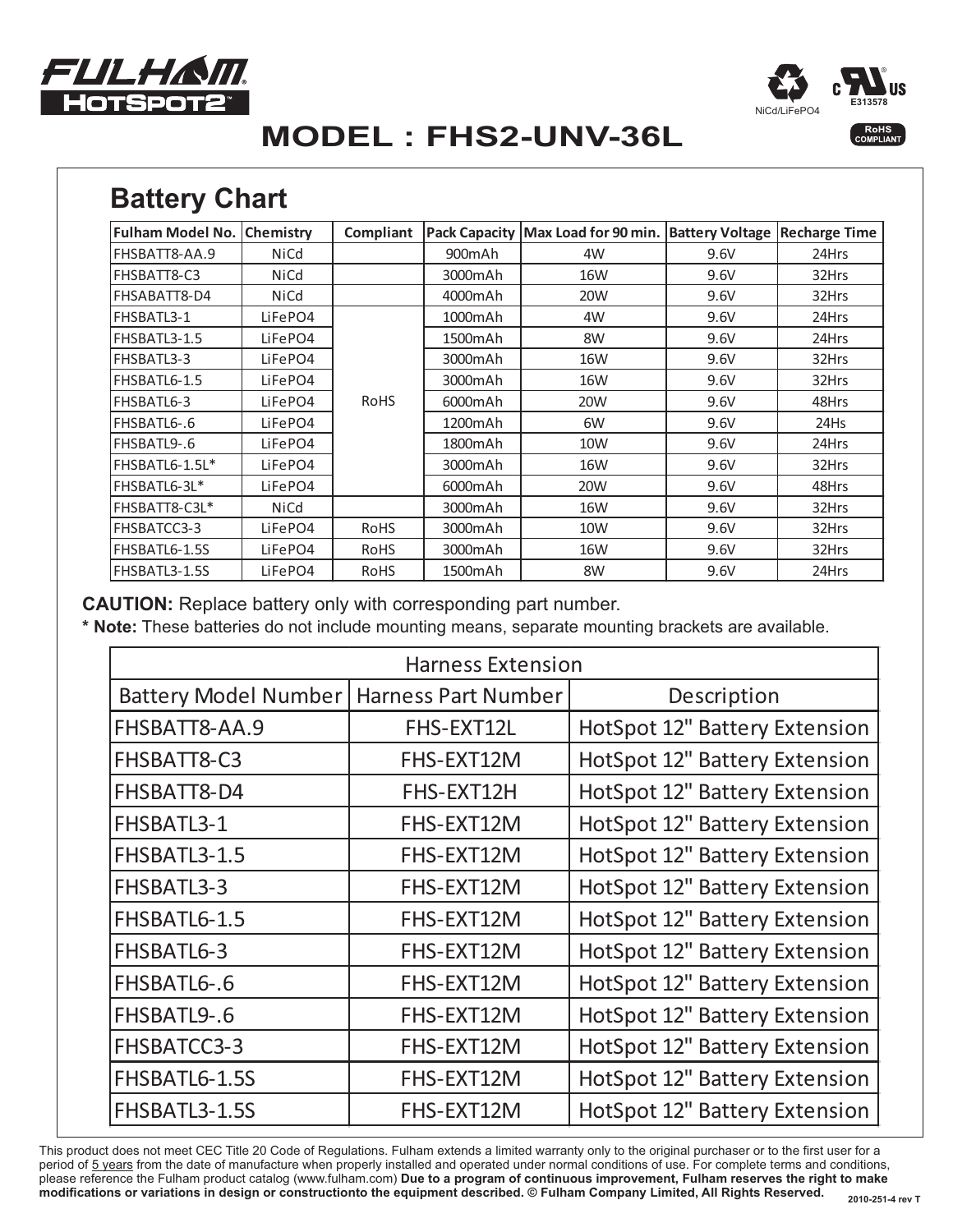



### **MODEL : FHS2-UNV-36L**

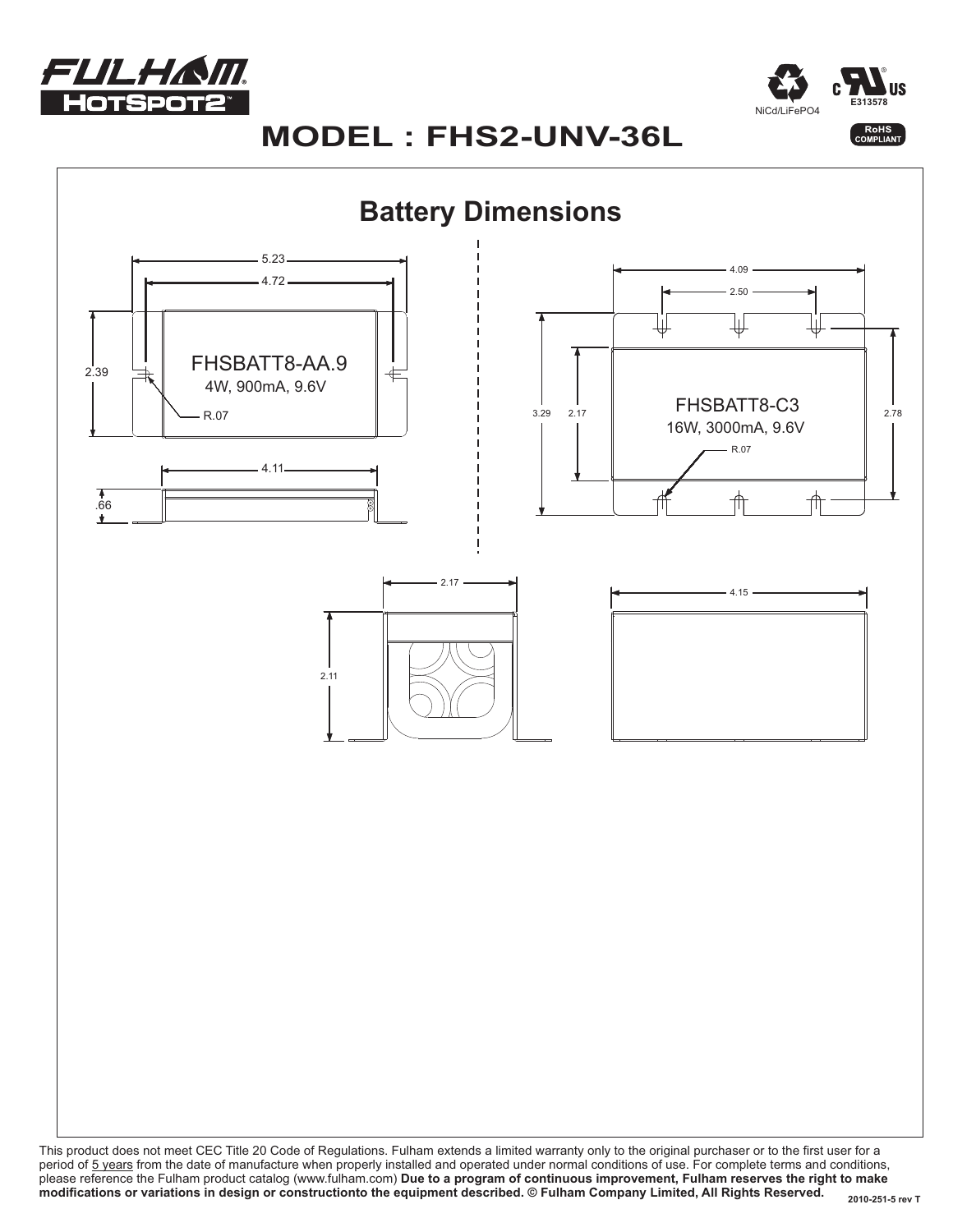



# **MODEL : FHS2-UNV-36L**



period of 5 years from the date of manufacture when properly installed and operated under normal conditions of use. For complete terms and conditions, please reference the Fulham product catalog (www.fulham.com) **Due to a program of continuous improvement, Fulham reserves the right to make modifications or variations in design or constructionto the equipment described. © Fulham Company Limited, All Rights Reserved.**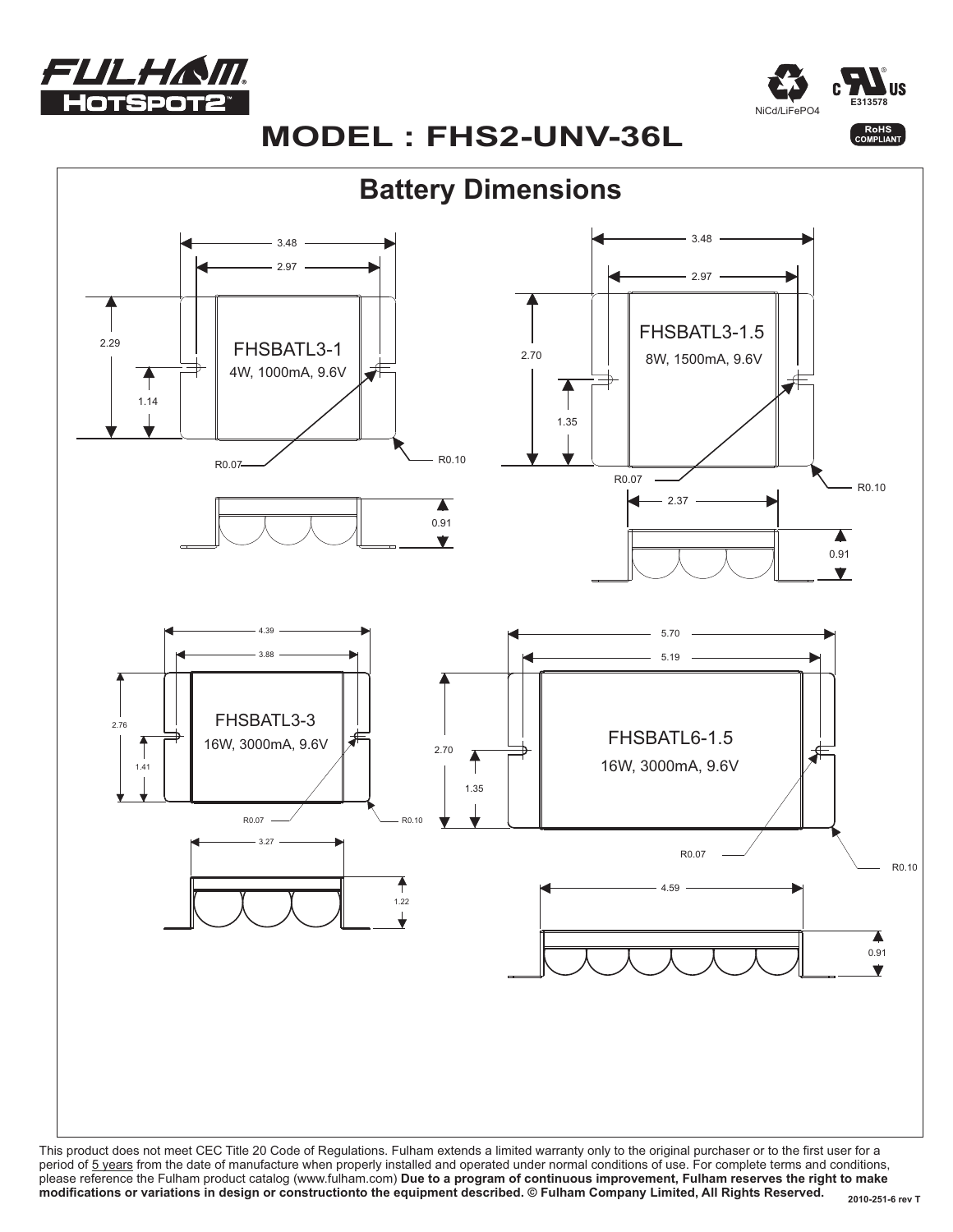



# **MODEL : FHS2-UNV-36L**

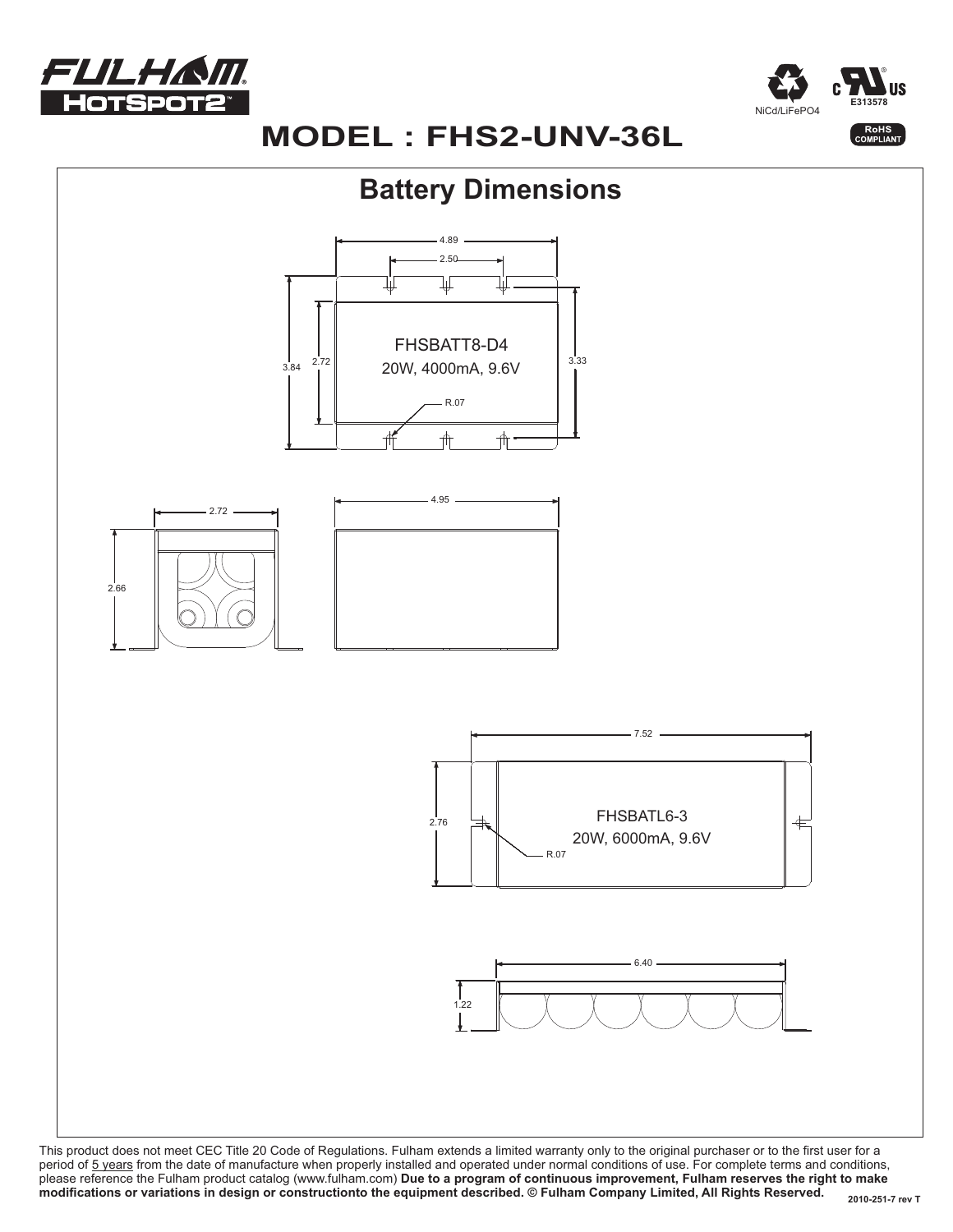



# **MODEL : FHS2-UNV-36L**

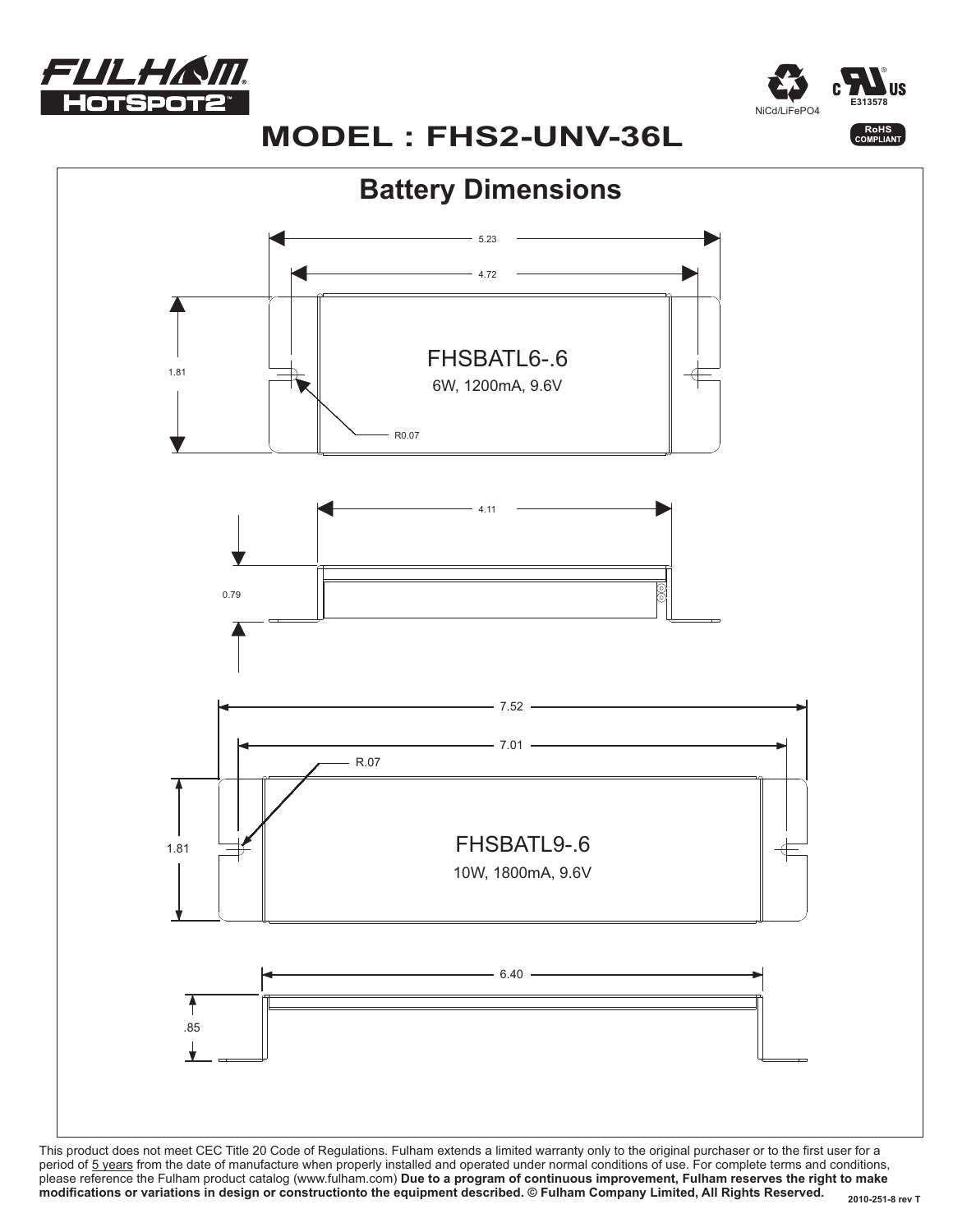



# **MODEL : FHS2-UNV-36L**

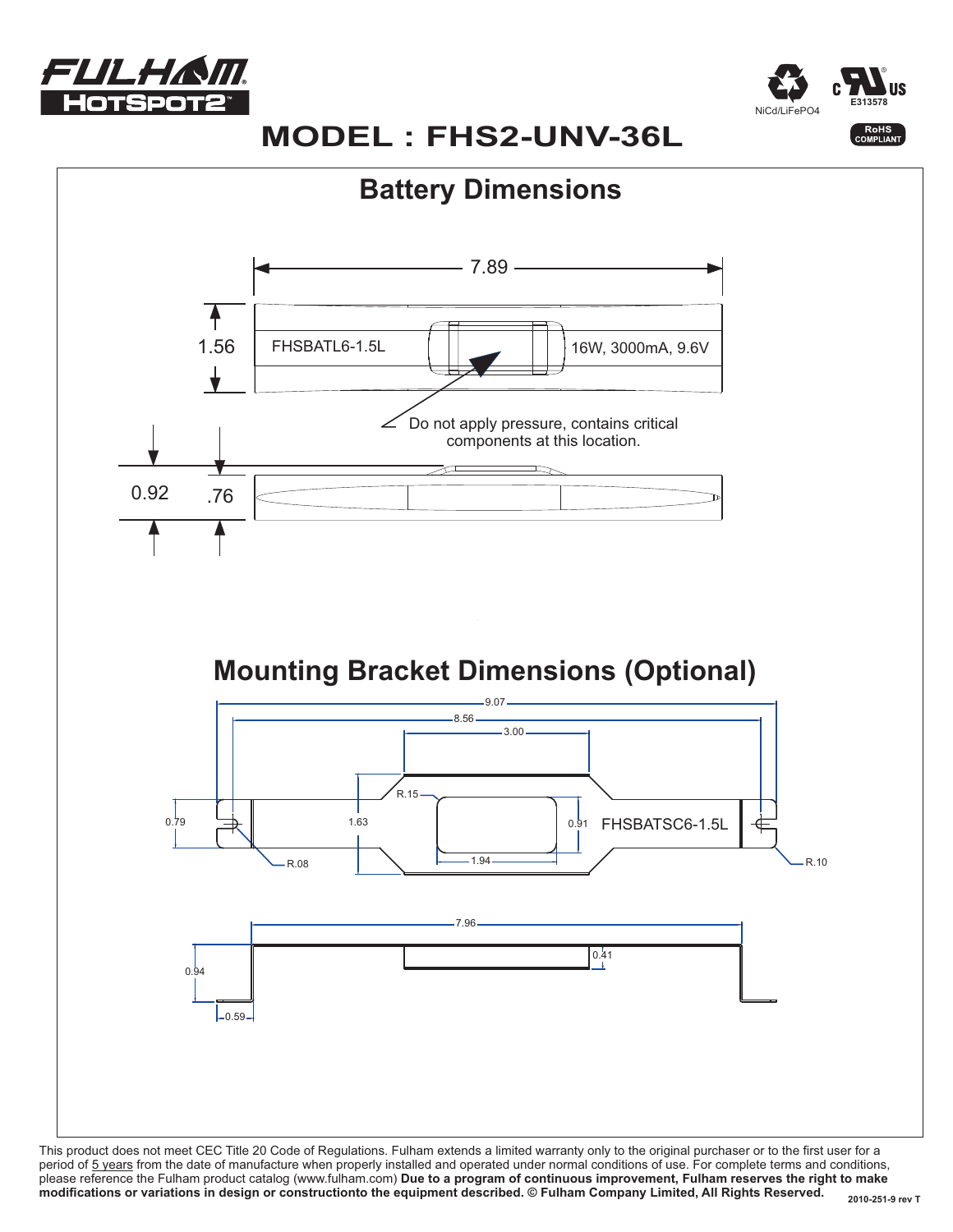



# **MODEL : FHS2-UNV-36L**

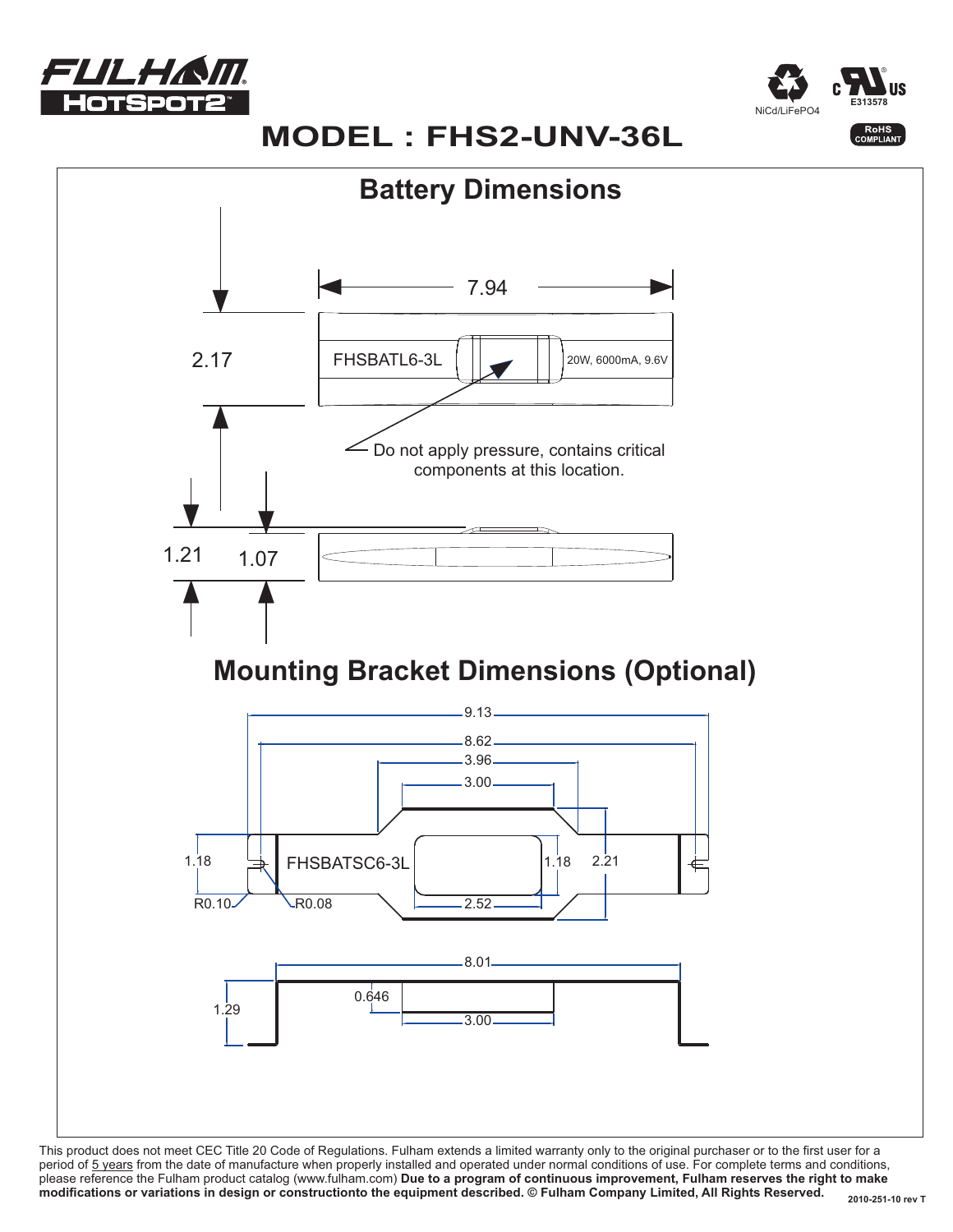



# **MODEL : FHS2-UNV-36L**

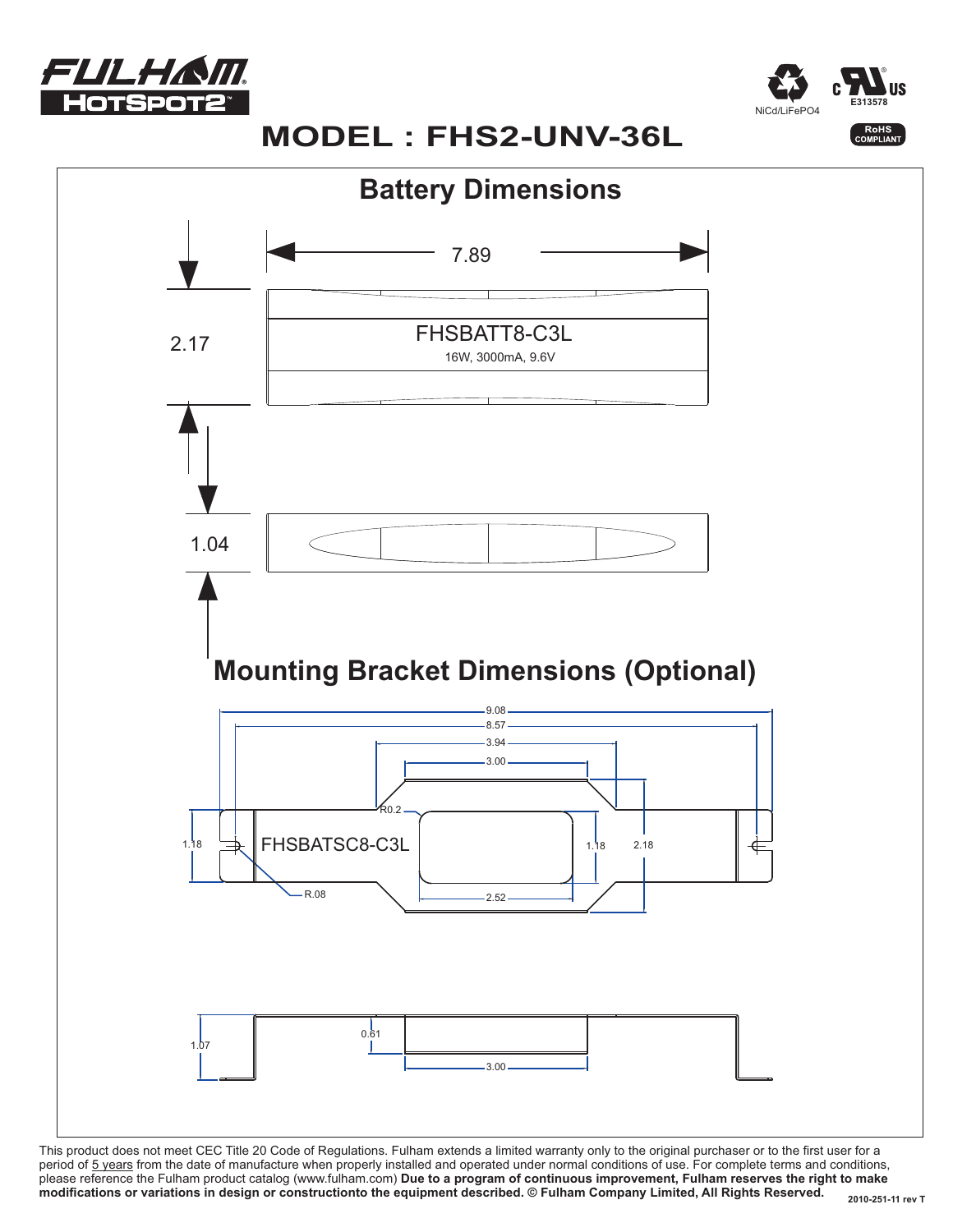



# $MODEL: FHS2-UNV-36L$

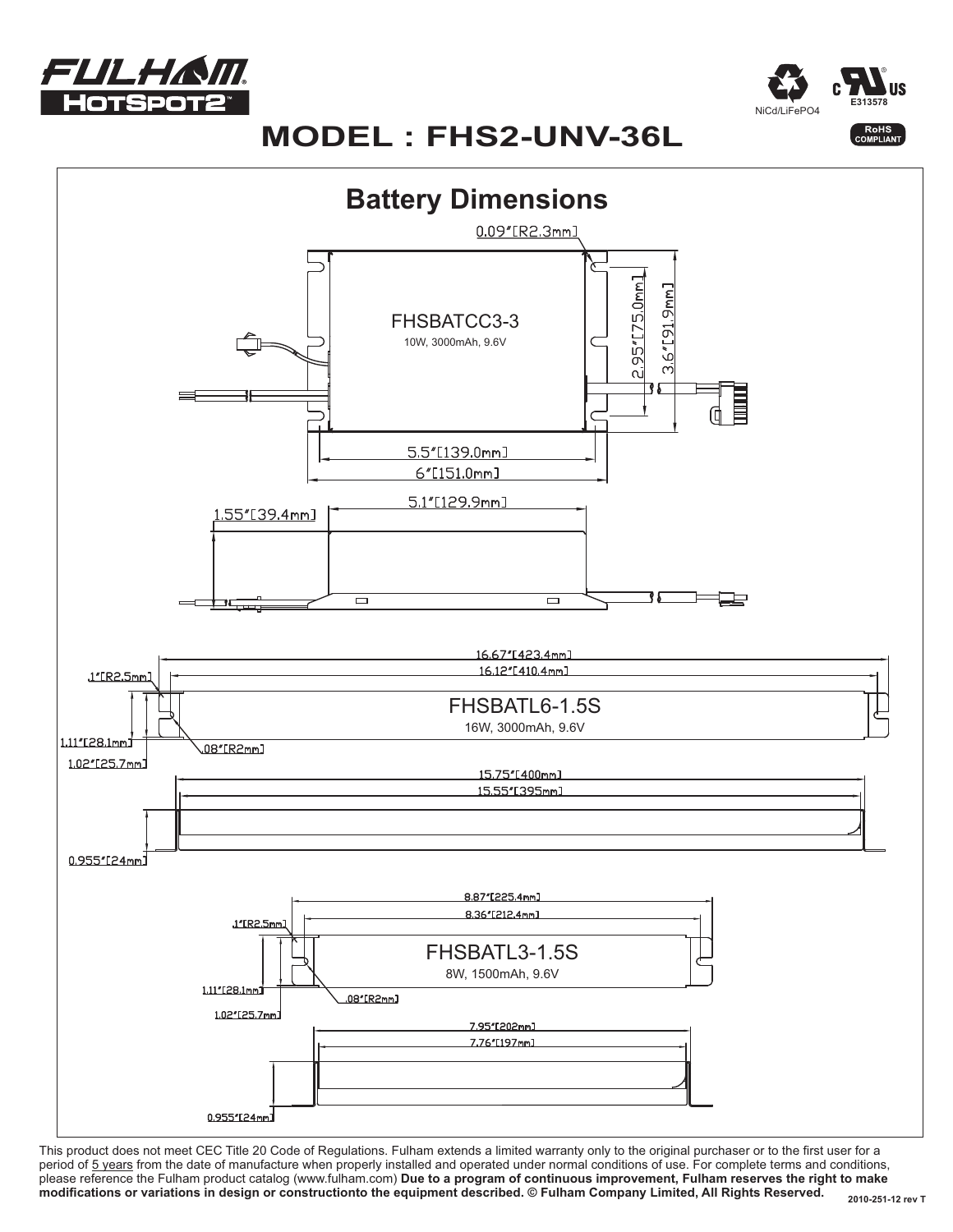

#### **DESCRIPTION**

The **ILB-SL-CP10** from IOTA is a UL Classified LED emergency driver that allows the same LED fixture to be used for both normal and emergency operation. In the event of a power failure, the **ILB-SL-CP10** switches to the emergency mode and operates the existing fixture for **90 minutes**. The unit contains a battery, charger, and converter circuit in a single slim profile can for installation within the channel space or wireway. The **ILB-SL-CP10** will operate an LED array load at **10 watts** with **constant power** at a rated output voltage of **10-60 VDC**. The Constant Power design of the **ILB-SL-CP10** maintains the output wattage to the LED array even as the system voltage diminishes, providing a consistent illumination level for the full 90-minute emergency duration.

#### **SPECIFICATIONS**

| High Temp Nickel Cadmium<br>24 Hour Recharge |
|----------------------------------------------|
| 7-10 Year Life Expectancy                    |
|                                              |
|                                              |

emergency driver for field installation



1 Max. output voltage in emergency mode is 58.5 VDC with a + tolerance of 1.5 volts

#### **DIMENSIONS**

24.17″ x 1.2″ x 1.2″ (mounting center 23.78″)



# $IIB.SLCP1$

**CONSTANT POWER LED EMERGENCY DRIV** 

MODEL NO: TYPE:

PROJECT: COMMENTS:

**LED OPERATION** 10W LED Load @ 10-60VDC nom.1

**OUTPUT** 10 Watts (Constant)

#### **PRODUCT ADVANTAGES**

- **Classified for field installation**
- **Constant Power Design maintains illumination throughout the 90-minute runtime with no light degradation**
- **Slim Profile housing allows integral installation within restrictive and narrow channel spaces of strip and troffer fixtures**
- **Two-wire universal AC input**
- **Self-sensing output voltage allows the CP Series to operate various product types, reducing product SKUs for emergency options**

#### **FEATURES**

- UL 924 Listed, UL Classified to FTBV
- UL 1310 Certified, Output Class 2 Compliant
- Long life high temperature recyclable Ni-Cad battery
- Galvanized steel case
- Includes single-piece TBTS test switch and charge indicator accessory kit
- For use with switched or unswitched fixtures
- **5-Year Warranty.** See Warranty Page for details.
- Meets or exceeds all NEC, IBC, and Life Safety  $\alpha$ Code Emergency Lighting Requirements
- Rated for use in Plenum, Damp Location, Recessed Type IC, and Enclosed and Gasketed Luminaires
- RoHS Compliant



Patented. See **www.iotaengineering.com/patents** for details.

**LED**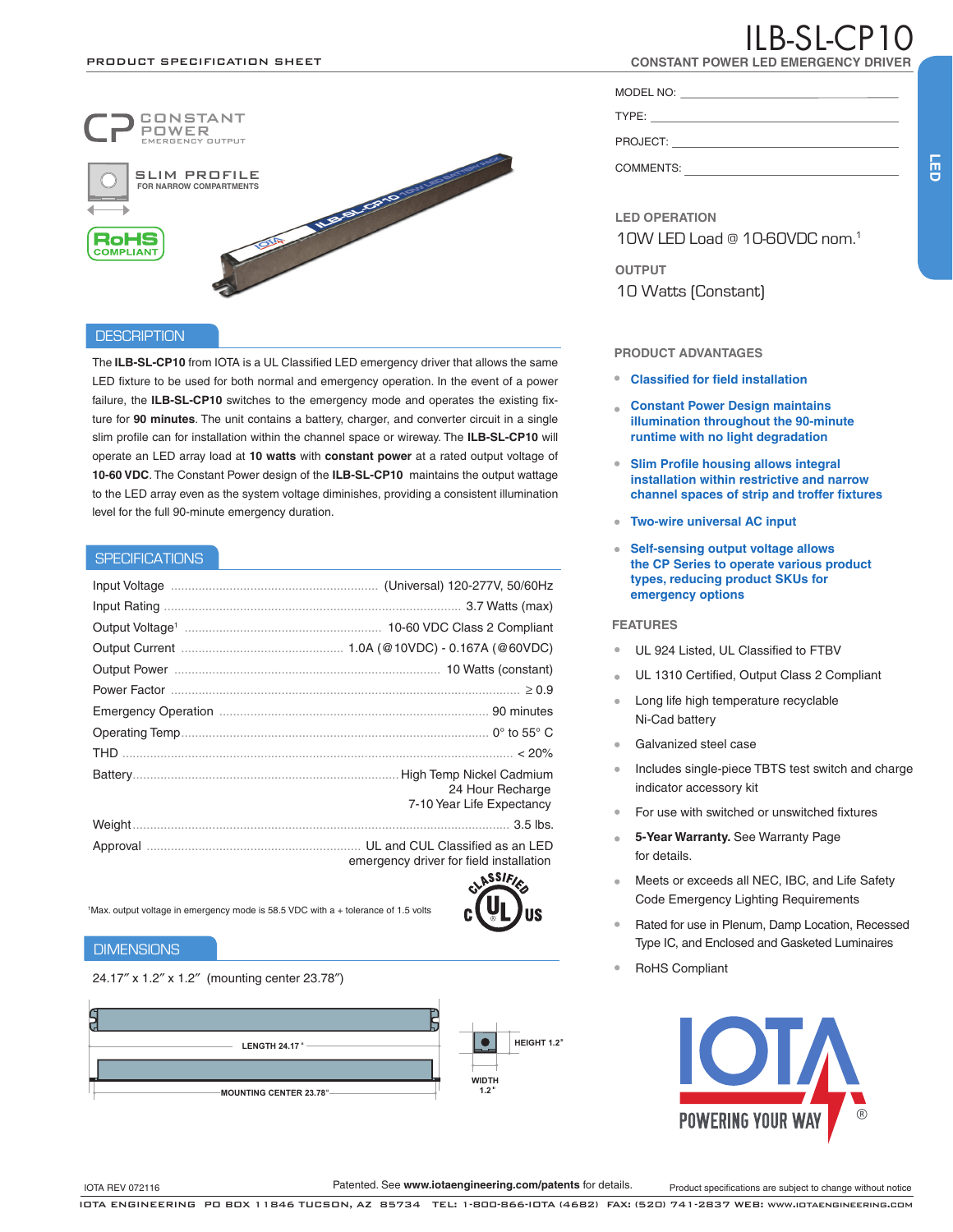#### **TEST KIT CONFIGURATION**

**C** TBTS

#### **ACCESSORIES**

TMK-ISL Top Mount Cover

When top-mounting the ILB-SL-CP unit, the TMK-ISL is used to cover the exposed wiring that goes from the battery pack into the fixture.



#### **ILB-SL-CP10 SAMPLE SPECIFICATION**

Supply and install IOTA ILB-SL-CP10 Constant Power emergency LED driver system as indicated on the plans. The emergency driver shall be designed for internal or external mounting to the luminaire including a self-contained, high-temperature, sealed, maintenance-free nickel cadmium battery rated for a 10-year service life. The unit shall be provided complete with an illuminated push to test switch. The emergency driver system shall be UL class 2 certified in accordance with UL 1310 and shall be UL listed for use in damp locations and in enclosed and gasketed fixtures with a temperature range of 0° to 55° C.

The AC input shall be a two-wire, universal voltage capable 120 thru 277 VAC, 50/60 Hz and be UL Classified to Category Control Number (CCN) FTBR, Emergency Lighting and Power Equipment, and FTBV, Emergency Light-Emitting-Diode Drivers for field installation. Maximum input power of the emergency driver shall be 3.7 watts.

The unit charger shall consist of a two-stage charging system which samples the battery in relation to its temperature, state of charge and input voltage fluctuations. The charger shall be current limited, temperature compensated, short-circuit protected with reverse polarity protection. A low voltage battery disconnect (LVD) circuit shall be provided and will disconnect the load and circuitry from the battery when it reaches approximately 80 to 85% of its nominal terminal voltage, preventing a non-recoverable, deep-discharge condition as well as equipment initialization failure when utility power is restored. The unit shall achieve a full recharge in 24-hours.

The emergency driver shall accommodate an LED load with a forward voltage requirement ranging from 10 to 60 VDC. The output voltage sensing shall be automatic and instantaneous with a resulting, inversely-proportional current to maintain constant power to the LED array with an output tolerance of +/- 3%. The unit shall supply the rated load for a minimum of 1 1/2 hours or to 87 1/2% of rated battery terminal voltage. The output power to the LED load during emergency operation shall be held constant 10 watts from minute one throughout the entire emergency run time resulting in no loss or degradation of the light source during emergency operation.

The unit shall be furnished with an electronic, AC-lockout circuit which will connect the battery when the AC circuit is activated, and an electronic brownout circuit which will enable a transfer to emergency operation when utility power dips below an acceptable level. Maximum remote mounting distance of the emergency driver shall be 50-feet.

#### **SPECIFICATION TOOLS FOR UL CLASSIFIED FIELD INSTALLATION**



The **ILB-SL-CP10** is UL Classified for Field Installation. Refer to the "**CP Series Compatibility and Suitability of Use Guidelines**" addendum for complete project installation requirements.

**IOTA ILB-CP PERFORMANCE CALCULATOR**

Visit **www.iotaengineering.com/cptools** to access our on-line CP performance calculator for assistance when determining lumen output and operating specifications for your unit, in addition to convenient links to other specification materials.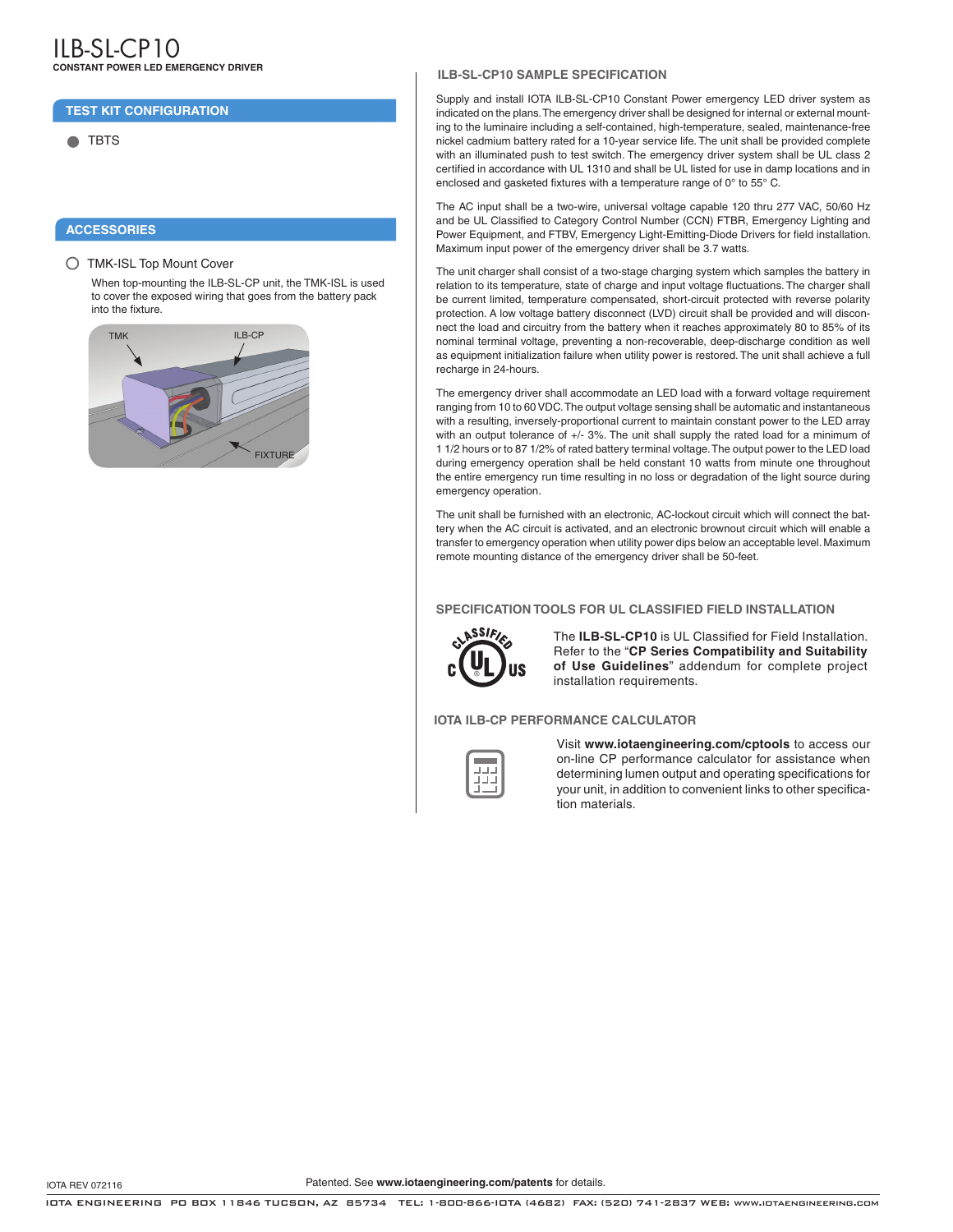# BSL310 (polycarbonate case)

**BSL310C** (metal case with conduit)

**BSL310M** (metal case without conduit)

BSL310C-DF (metal case with dual conduit)

Emergency Driver for Linear LED Strips Class 2 Output

### **Product Summary**

**UL RECOGNIZED** Factory Installation \* (Indoor and Damp)



Output Class 2 Compliant \*BSL310 is field installable when used with the Philips EvoKit G2 LED Retrofit luminaire.

#### **Illumination Time**

90 Minutes

**Full Warranty** 5 Years (NOT pro-rata)

**Universal Input Voltage** 120-277 VAC, 50/60 Hz

**AC Input Current** 60 mA Maximum

**AC Input Power Rating** 4.0 W Maximum

#### **Output Current and Voltage**

Selectable (See Table 1) Without Selector: minimum 200 mA, 35-50 VDC, minimum 300 mA over optimized range (30-34 VDC) With Selector: minimum 400 mA, 10-29 VDC

#### **Output Power**

10.0 W (Maximum)

#### **Test Switch/Charging Indicator Light** Illuminated Test Switch

#### **Battery**

High-Temperature, Maintenance-Free Nickel-Cadmium Battery 7- to 10-Year Life Expectancy

### **Battery Charging Current**

180 mA

**Recharge Time** 24 Hours

#### **Temperature Rating (Ambient)**

0°C to +55°C (32°F to 131°F)

#### **Dimensions (BSL310)**

14.5" x 2.25" x 1.18" (369 mm x 58 mm x 30 mm) Mounting Center 14.0" (356 mm)

#### **Dimensions (BSL310C/M)**

15.34" x 2.25" x 1.16" (390 mm x 58 mm x 29 mm) Mounting Center 15.0" (381 mm) x 1.37" (34.8mm)

#### **Weight**

2.25 lbs. (1.0 kg) - polycarbonate 3.15 lbs. (1.43kg)- metal w/o conduit 3.45 lbs. (1.56kg)- metal w/conduit 3.80 lbs. (1.73kg)- metal w/dual conduit

#### Specifiers Reference



**PHILIPS** 

bodine

#### **Application**

┱

The BSL310 universal input (120-277 V) emergency LED driver works in conjunction with an AC LED driver that has an output current not to exceed 3.0 A. The emergency driver consists of a high-temperature nickel-cadmium battery, charger and electronic circuitry in one case. The BSL310 can deliver up to 10 watts to an LED load (measured at nominal battery voltage) for 90 minutes. If used in an emergency-only fixture, no AC driver is necessary. The BSL310 is suitable for indoor and damp locations. For more information about specific LED and AC driver compatibility, please call the factory.

#### **Operation**

When AC power fails, the BSL310 immediately switches to the emergency mode, operating the LEDs at a reduced lumen output for a minimum of 90 minutes. When AC power is restored, the emergency driver automatically returns to the charging mode. A patented circuit delays AC LED driver operation for up to 5 seconds to prevent over current of LED's that would occur if both drivers supply the load at the same time.

#### **Installation**

The BSL310 does not affect normal fixture operation and may be used with either a switched or unswitched fixture. If a switched fixture is used, an unswitched hot lead must be connected to the emergency driver. The emergency driver must be fed from the same branch circuit as the AC driver. Per UL requirements, the polycarbonate BSL310 must be enclosed if remote mounted outside of the fixture. Installation is not recommended with fixtures where the ambient temperature may fall below 0° C. The product is suitable for installation in sealed and gasketed fixtures. For LED loads rated less than 30V, connect the load select per Table 1 for proper operation and optimum performance. The BSL310C-DF is offered in two options. Both are equipped with two flexible metal conduits. For option A, the illuminated test switch is located in one conduit and product wiring in the other. \*BSL310 is field installable when used with the Philips EvoKit G2 LED Retrofit luminaire. Option B contains the illuminated test switch wiring in its own conduit, with the test switch and a wall plate included in a separate parts kit.

#### **UL and Code Compliance**

The BSL310 has been tested by Underwriters Laboratories in accordance with the standards set forth in UL UL 924, "Emergency Lighting and Power Equipment," and by the Canadian Standards Association (CSA) in accordance with the standards set forth in C22.2 No. 141, "Unit Equipment for Emergency Lighting." The BSL310 is UL Listed and CSA Certified for factory or field installation. Emergency illumination time exceeds the National Electrical Code (NEC), Life Safety Code (NFPA-LSC), National Building Code of Canada (NBC), National Fire Code of Canada (NFC) and UL 90-minute requirements.

#### L2300211

03/04/15 © Philips Emergency Lighting P.O. Box 460 Collierville, TN USA 38027-0460 Sales 800-223-5728 FAX 901-853-5009 Tech. Support 888-263-4638 www.philips.com/bodine

Project Type Model No.

Comments